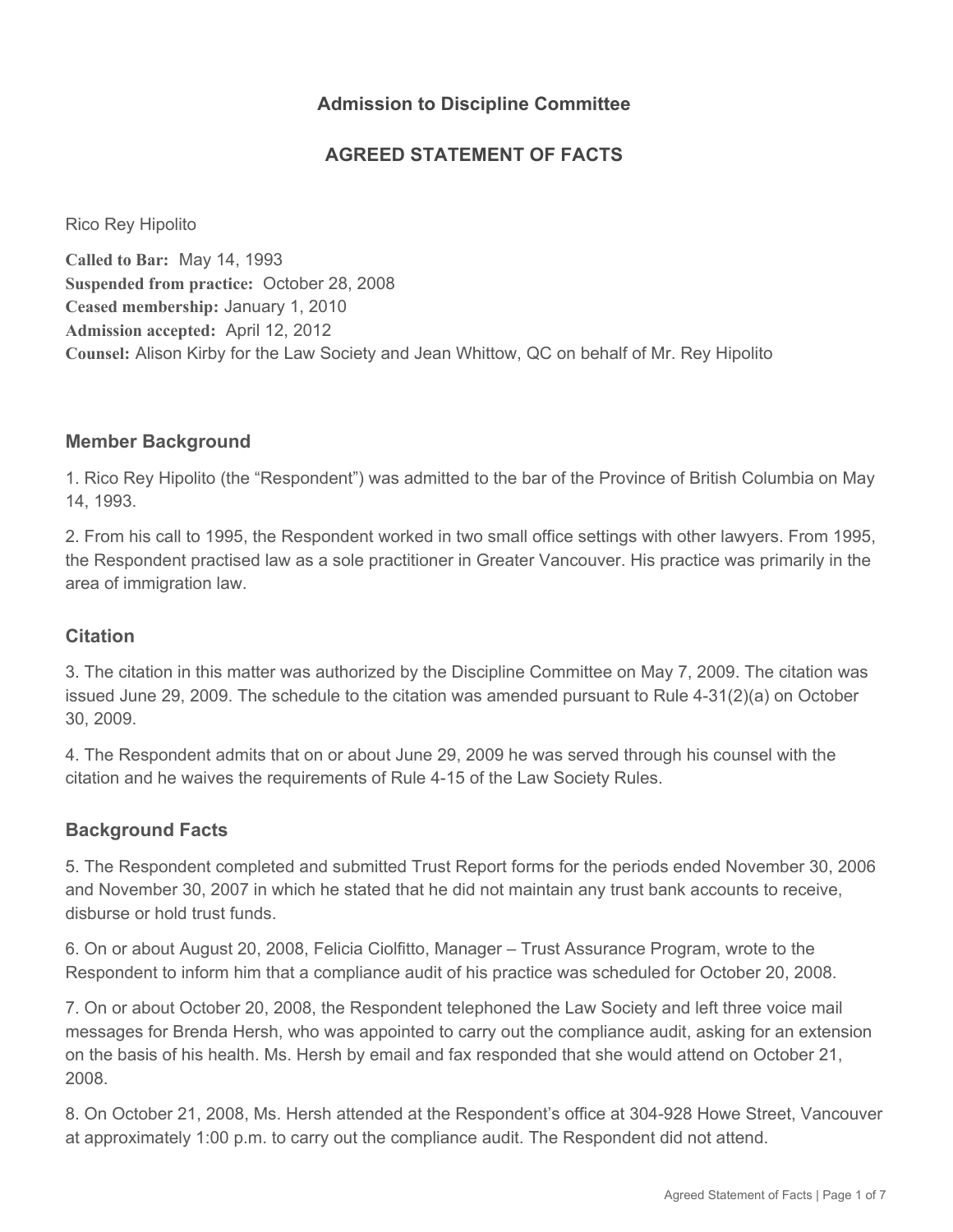9. On October 21, 2008, Ms. Ciolfitto wrote to the Respondent and advised him that he was required to produce and permit the copying of his records by October 28, 2008, failing which he would be suspended pursuant to Rule 3-79.1. This letter was personally delivered to the Respondent on October 22, 2008 by Larry Dirk, an investigator employed by the Law Society.

10. On or about October 28, 2008, the Respondent was suspended pursuant to Rule 3-79.1. The Law Society advised the Respondent of this suspension by letter dated October 28, 2008 from Ms. Ciolfitto. This letter was personally delivered to the Respondent on October 28, 2008 by Mr. Dirk.

11. Following the Respondent's suspension, he arranged for another member to manage his practice.

12. On or about March 5, 2009, the Law Society was appointed custodian of the practice of the Respondent, pursuant to the order of the Honourable Mr. Justice Groves made in In the Matter of Rico Rey Hipolito, British Columbia Supreme Court, Vancouver Registry No. S091688.

## **Allegations #1 to 4 – Conduct Related to Clients BF and MS**

13. On or about September 20, 2004, the Respondent was retained by BF to assist with an application to Citizenship and Immigration Canada ("CIC") to sponsor her mother MS (her "Mother") for permanent residence (the "Mother's Sponsorship Application") and to apply to extend the visitor's visa of her Mother. The retainer agreement stated:

2. My flat fee for service is: \$2,700 CAD. You are responsible for paying all government fees.

3. This serves as a RECEIPT, confirming that you have paid all monies owing to RHC [Rey Hipolito and Company] on September 20, 2004 and there is nothing else due and owing.

The Respondent further wrote in the retainer agreement that approximately 12 to 18 months of time would be required to complete the services.

14. On or about September 20, 2004, BF paid to the Respondent the full amount of \$2,700. The Respondent believed that he was entitled to treat the funds as his own. He acknowledges that, as he had not performed the services for which he was retained and had not provided a bill to BF, he was not entitled to do so. The Respondent admits allegation #2 of the amended schedule to the citation and that his conduct constitutes professional misconduct.

15. On or about September 21, 2004, BF paid to CIC the sum of \$1,525 in respect of the filing fee for the Mother's Sponsorship Application and a further \$75 in respect of the application fee for an extension of the visitor's visa for her Mother. BF paid these funds to CIC in anticipation of the Respondent filing the two applications and provided proof of payment to the Respondent.

16. BFand her Mother provided to the Respondent all the necessary information and documentation for the applications. The Respondent did not file either application in 2004 or at any time thereafter.

17. In or about December 2004 and on occasion thereafter, the Respondent verbally told BF that he had filed the Mother's Sponsorship Application with CIC.

18. The Respondent incorrectly believed that the application had been filed by an associate. He admits that he is responsible for the failure to file BF's application. He admits that in advising BF that the application was filed when it was not, he misled BF.

19. The Respondent admits that he did not advise BF of his failure to file both the Mother's Sponsorship Application and the application to extend her Mother's visitor visa. In or about August 2007, BF found out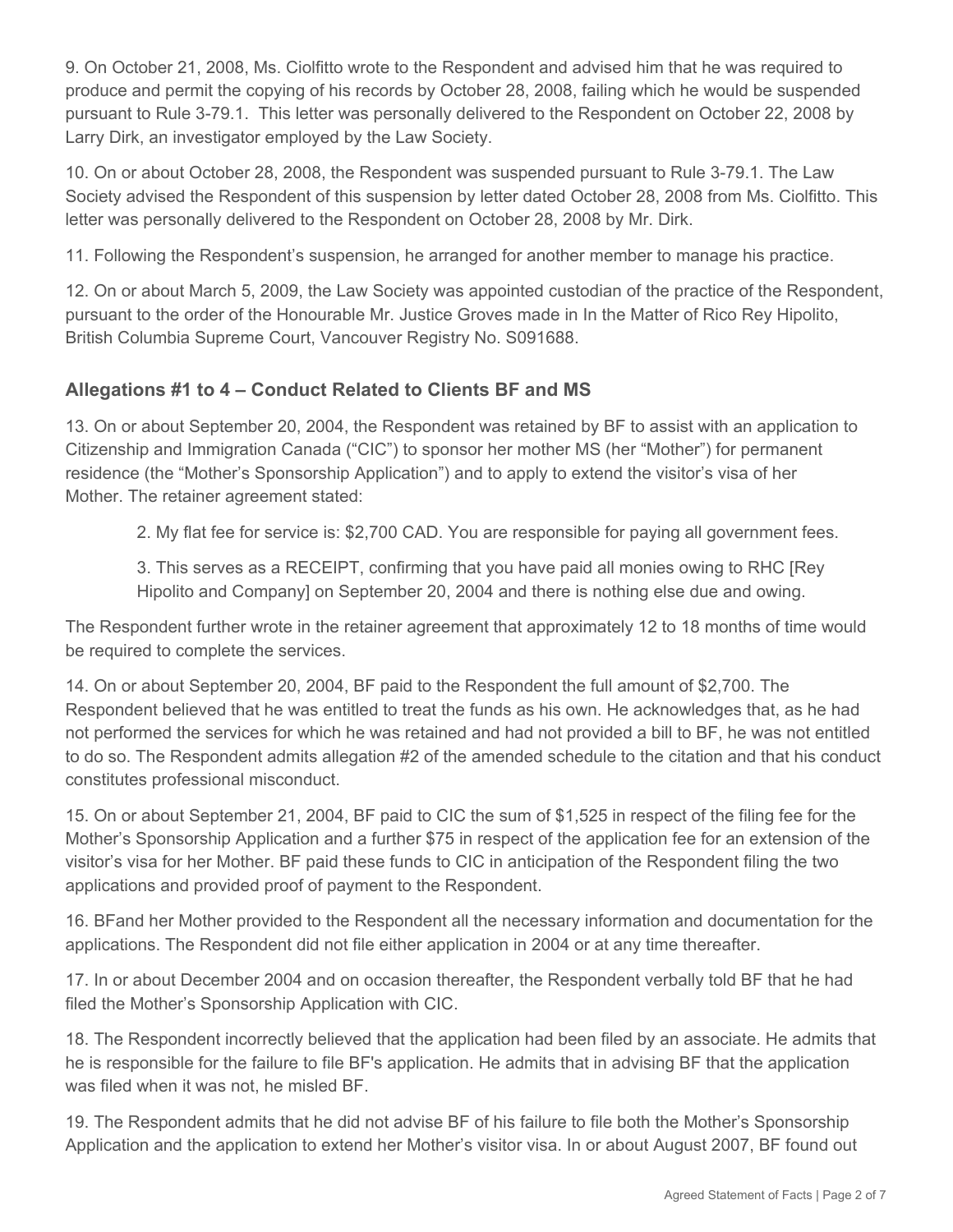the Mother's Sponsorship Application had not been filed when she made her own inquiries of the Canadian Embassy in Vienna regarding the status of that application.

20. On or about August 16, 2007, after finding out that the Respondent had not filed the Mother's Sponsorship Application, BF sent an email to the Respondent to obtain information regarding this matter. On or about September 4, 2007, BF sent a further email to the Respondent. The Respondent did not reply to BF's emails in a timely way, or at all.

21. The Respondent admits that he failed to serve BF and her Mother in a conscientious, diligent and efficient manner so as to provide a quality of service at least equal to that which would be expected of a competent lawyer in a similar situation. In particular, the Respondent:

- a) failed to do the work in hand by failing to submit either application;
- b) failed to answer within a reasonable time a communication from BF that required a reply; and
- c) failed to disclose to BF that he had failed to file either application, even when asked by BF.

The Respondent admits allegation #3 of the amended schedule to the citation and that his conduct constitutes professional misconduct.

## **Allegation #5 – Conduct Related to Client YM**

22. On or about March 21, 2006, the Respondent was retained by YM to assist with a Federal Court application (the "Application") to judicially review the dismissal by CIC of YM's application for permanent residence under the "Skilled Worker Category". The Respondent charged a flat fee of \$6,000 for legal fees. On or about March 21, 2006, YM paid the sum of \$6,000 to the Respondent.

23. On or about March 23, 2006, the Respondent filed the YM Application in the Federal Court on behalf of YM.

24. On or about March 27, 2006, the Respondent sent to YM a "receipt for services", confirming payment of the fee of \$6,000 and the services provided by the Respondent.

25. On or about April 26, 2006, the Respondent advised YM that the Federal Court had dismissed the Application by denying leave to apply for judicial review.

26. Following the dismissal of the Application, the Respondent spoke by telephone with YM as well as with another immigration lawyer whom YM had retained, and agreed to refund the fees of \$6,000. On or about September 7, 2006, the Respondent advised YM by email that he was willing to reimburse the \$6,000 paid by YM in fees.

27. On or about January 19, 2007, YM, by email to the Respondent, requested that the Respondent send the repayment of funds of \$6,000 to his bank account. On or about January 28, 2007, YM by email requested that the Respondent delay sending the \$6,000 as he was then travelling.

28. On or about March 3, 2008, YM made a complaint to the Law Society (the "Complaint") regarding the Respondent .

29. The Respondent admits that he agreed to refund to YM the sum of \$6,000, paid to him in March 2006, but failed or refused to do so. The Respondent did not and does not have the means to make the repayment. The Respondent had not repaid any portion of this money as of the date of execution of this Agreed Statement of Facts. The Respondent admits allegation #5 of the amended schedule to the citation and that his conduct constitutes professional misconduct.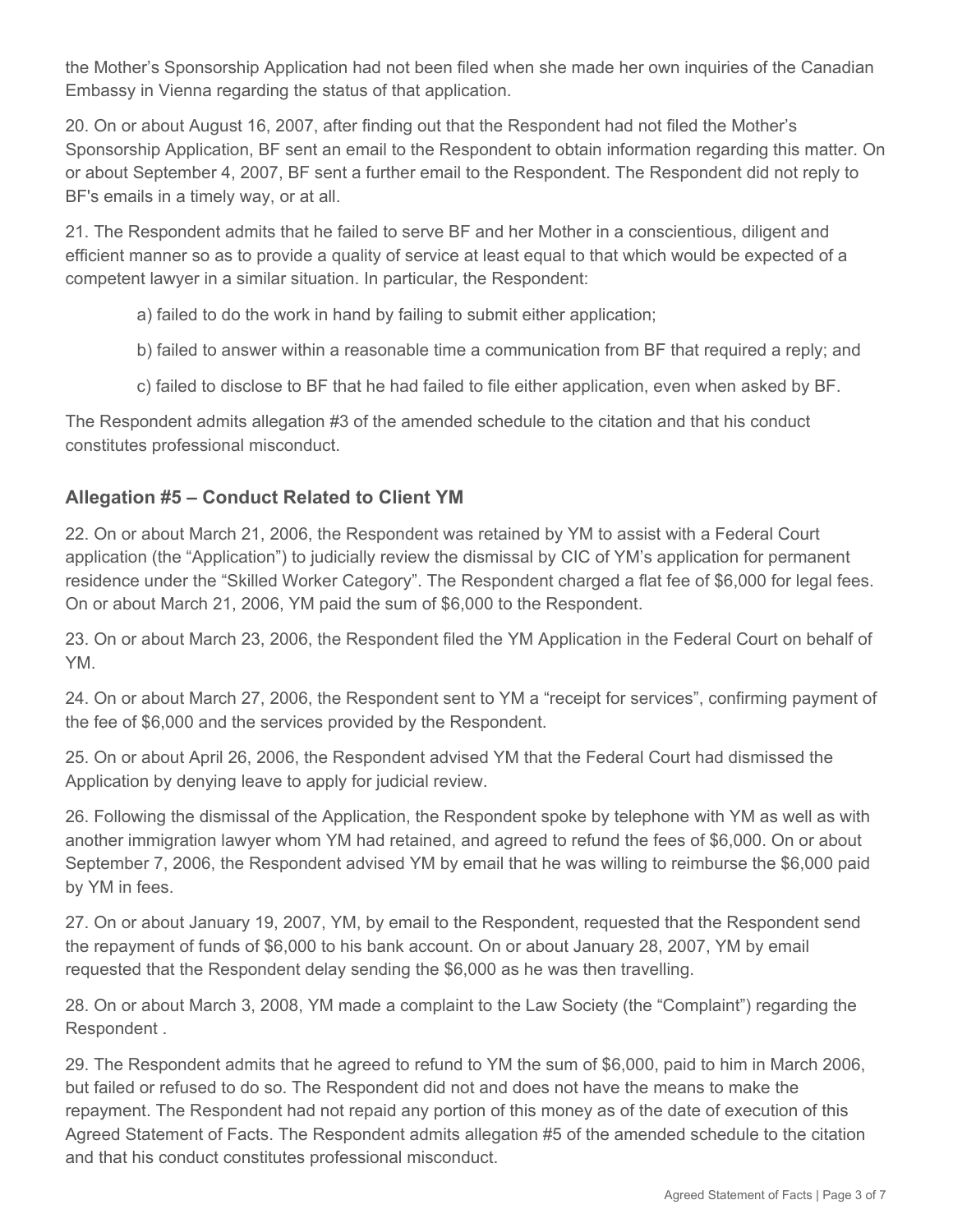# **Allegations #6 to #11 – Conduct Related to Client CE**

30. On or about January 18, 2008, the Respondent was retained by CE to prepare and file an application to sponsor HF, her husband (the "Husband"), for permanent residence (the "Application"). On January 18, 2008, the Respondent met with CE at his office for approximately one hour. During the meeting he told CE that he would charge her a flat fee of \$2,500 in respect of the Application and asked her to pay that amount. The Respondent told CE that she would be responsible to pay any application fees to CIC. He further told her that if she decided not to retain him, he would charge \$200 for the meeting.

31. On or about January 18, 2008, CE paid to the Respondent by cheque the sum of \$2,500 in respect of the Application. At the time the Respondent received this cheque, he had not issued any bill to CE, nor did he provide a receipt to CE, as required by Rule 3-63(3) of the Law Society Rules.

32. On January 18, 2008, the Respondent deposited this cheque in the amount of \$2,500 to his account number [number] at the Bank, and then used those funds for his personal purposes.

33. As of January 18, 2008, the Respondent had not substantially performed the legal services for CE. The Respondent intended his arrangement with his client to be a flat fee which entitled him to treat the funds as his own upon receipt. He acknowledges that, as he had not performed the services for which he was retained and had not provided a bill to CE, he was not entitled to treat the funds as his own. He admits that his conduct constitutes professional misconduct.

34. In or about April 2008, CE travelled to Morocco where she married her Husband, and arranged for him to sign blank copies of the necessary application forms, on the understanding that the forms would be completed with the assistance of the Respondent. In or about July 2008, CE delivered to the Respondent's office the signed (but blank) application forms, the required supporting documentation and draft documents which she had completed. She understood that the Respondent would arrange to complete the signed application forms and submit them to CIC.

35. On or about July 28, 2008, CE emailed the Respondent and asked him whether any progress had been made on the Application, to which the Respondent replied "we will be submitting on Thursday" [sic].

36. In or about August 2008, CE received an email from TH, who told her that he was helping the Respondent with the Application. He asked CE to fill out the application forms again in a "PDF" format and send them back to him, which CE did.

37. On or about September 12, 2008, CE met with TH, at his request, to review the applications. Some changes were made. TH told CE that she would have to pay the filing fees charged by CIC, and requested she provide a cheque to pay those fees in the amount of \$1,040, made payable to the Respondent. On September 12, 2008, CE gave to TH a cheque made payable to the Respondent in the amount of \$1,040, which she paid in trust for the express purpose that the funds be used to pay CIC filing fees in respect of the Application. Shortly after receipt, TH gave this cheque to the Respondent along with the application forms.

38. On September 29, 2008, CE sent an email to the Respondent asking him whether TH had passed along the application forms and cheque. On September 29, 2008, the Respondent sent an email in reply, in which he wrote: "Yes thank you all is done submitting tomorrow".

39. On October 10, 2008, CE sent an email to the Respondent in which she wrote: "I noticed the cheque for the application fees has not been cashed yet so I just wanted to make there was no problem with HF's application. Has it been sent to Mississauga yet?" [sic]. On October 10, 2008, the Respondent replied: "Yes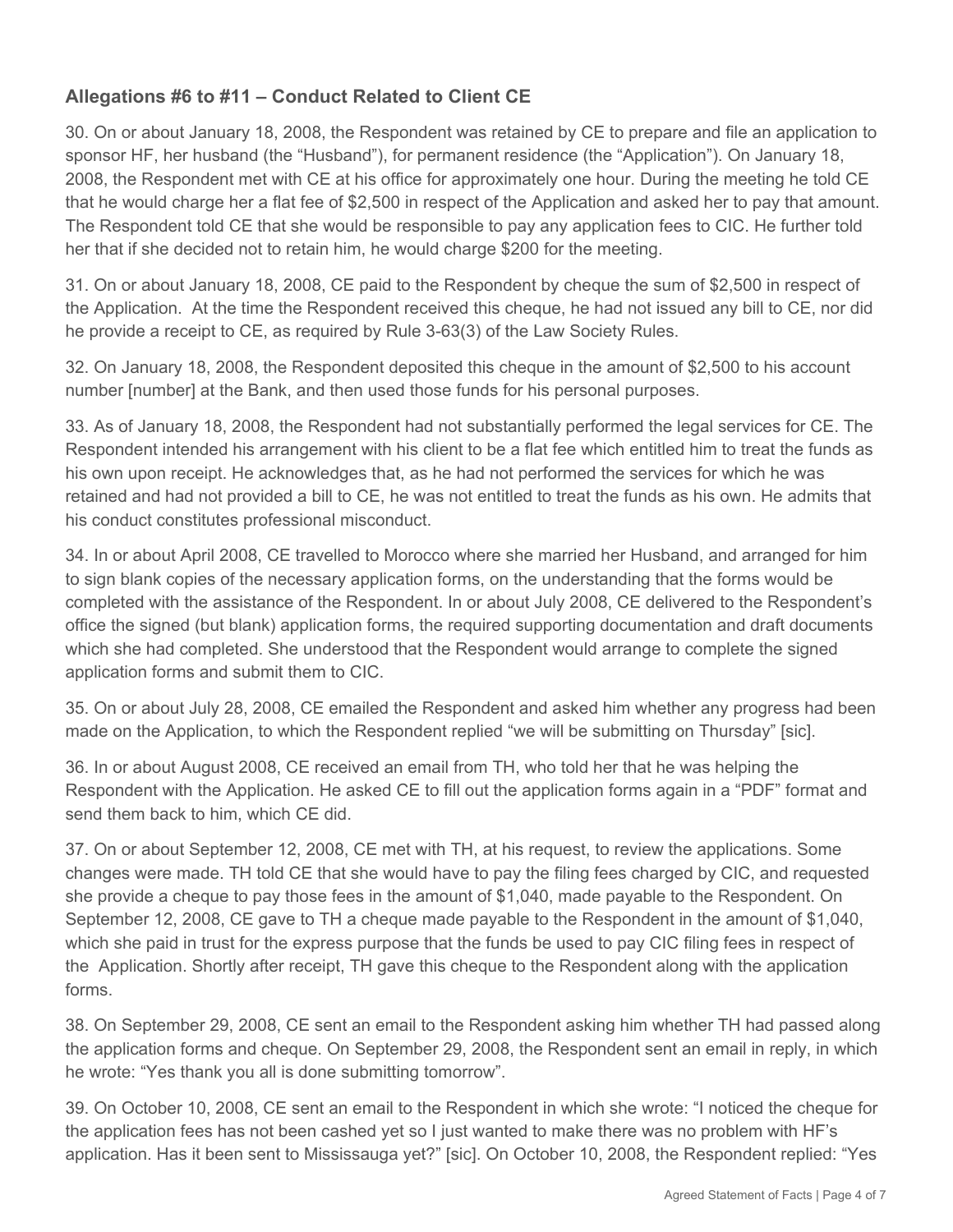it has so we will wait about 5 to 6 weeks". The Respondent believed that the application had been filed. However, he acknowledges that he is responsible for the failure to file. Further, he acknowledges that by advising that the application had been filed, CE was misled as to its status. The Respondent admits allegation #9 in the amended schedule to citation, and that his conduct constitutes professional misconduct.

40. On or about October 14, 2008, the Respondent negotiated this cheque in the amount of \$1,040 at the Bank and then used those funds for his personal purposes. The Respondent did not at that time, or at any time after, use these funds of \$1,040 for the purpose CE had paid them, which was for the filing fees payable to CIC in respect of the Application. The Respondent admits that he misappropriated the funds of \$1,040 paid by CE as alleged in allegation # 7 of the amended schedule to the citation and that his conduct constitutes professional misconduct.

41. On or about April 10, 2009, the Respondent wrote to the Law Society to provide a response to a complaint by CE, in which he wrote:

[CE] paid me another cheque in the amount of \$1,040 for the Canadian government processing fees. This is not my normal practice. I normally asked my clients to pay the government fees directly by credit card or at a bank because I did not want to hold money in trust, and thus, necessitate a trust account. In that time I was very depressed and desperate for money. I misappropriated the funds, hoping to pay for the processing fees for [CE] through additional money I was expecting to get. I should have, as I normally did, insisted that [CE] pay the government processing fees by credit card herself so that she would need to only give me a receipt proving that she had already paid the Canadian government fees.

42. The Respondent did not submit the Application to CIC in October 2008, nor at any time thereafter. The Respondent admits that in the period between January 2008 and October 2008, in the course of representing CE, he failed to serve her in a conscientious, diligent and efficient manner so as to provide a quality of service at least equal to that which would be expected of a competent lawyer in a similar situation, in that:

a) he failed to do the work in hand in a prompt manner so that its value to his client was not diminished or lost, in that he failed to submit the Application to CIC;

b) he failed to keep the client reasonably informed as to the status of the matter; and

c) having informed the client by email in or about September 29, 2008 that the Application would be submitted to CIC the next day, the Respondent allowed that date to pass without follow-up information or explanation,

and that his conduct in this regard was contrary to Chapter 3, Rule 3 of the *Professional Conduct Handbook*. The Respondent admits allegation #10 in the amended schedule to the citation, and that his conduct constitutes professional misconduct.

43. On January 25, 2009, CE emailed the Respondent regarding the status of the Application and wrote:

I have not heard from you and was getting a bit anxious. According to Immigration Canada's website, the first stage of the application process in Mississauga should only take 24 days (in 2008). Since it has been almost 4 months I am concerned that they did not receive HF's application. I am also concerned because many of our papers are due to expire in February. So could you please send me the file # so I can check on-line or follow up with Immigration Canada via telephone.

On January 26, 2009, the Respondent sent an email in reply, in which he wrote: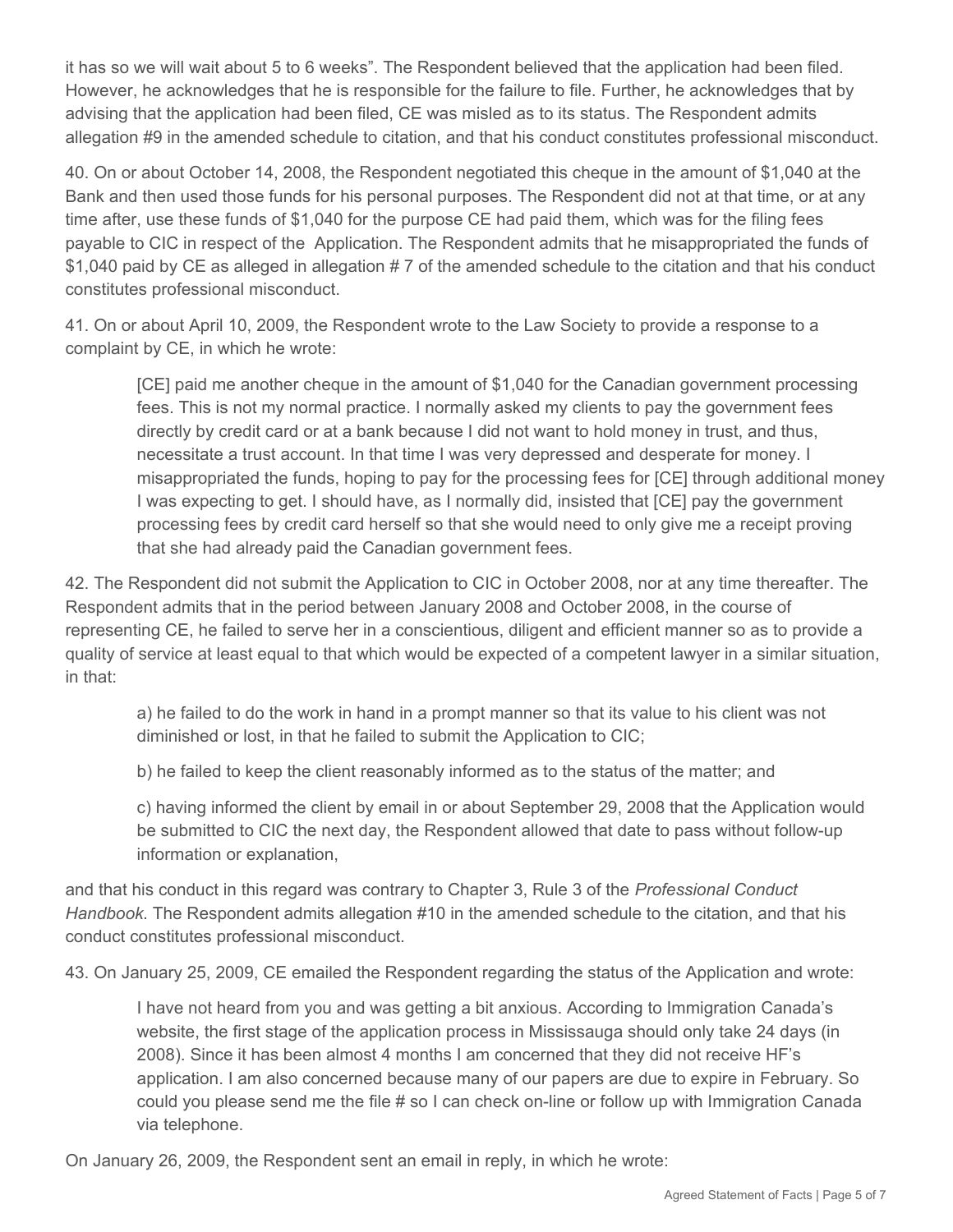Sorry I was preoccupied. My brother died all of a sudden. We are following up with express post and canada immigration. I will inform you when we get reply.

44. On January 26, 2009 when he wrote this reply, the Respondent was suspended from the practice of law pursuant to Rule 3-79.1. In the reply, he identified himself as "Rico. P. Rey Hipolito, Barrister and Solicitor". Further, he failed to disclose to CE that he was suspended from the practice of law, and he did not refer her to the lawyer who had assumed conduct of his practice. The Respondent admits allegation #11 in the amended schedule to the citation, and that his conduct constitutes professional misconduct.

45. On or about February 4, 2009, the Respondent purchased a bank draft from the Bank made payable to CE in the amount of \$1,040. The Respondent gave this bank draft to the lawyer who had assumed conduct of his practice and asked the bank draft be given to CE.

46. On or about February 10, 2009, CE made a complaint to the Law Society.

# **Allegation #12 – Conduct Related Client LH**

47. On or about March 13, 2009, LH spoke with the Respondent by telephone seeking immigration legal services in respect of the rejection by CIC of her application for permanent residence on humanitarian and compassionate grounds. LH was referred to the Respondent by a friend who was a client of the Respondent. During this telephone conversation, the Respondent told LH that she had three avenues of relief, and that the best avenue was to find a company to "fast track" her through a work permit. The Respondent further told LH that he would charge her \$2,000, of which \$1,000 was to be paid initially. LH and the Respondent agreed she will pay the sum of \$1,000 by "interact" electronic transfer.

48. On or about March 19, 2009, the Respondent telephoned LH and asked her to contact him using his cell phone only. During that telephone call, LH asked for the Respondent's email address to effect the electronic transfer of funds, and he provided it to her.

49. On March 19, 2009, LH electronically transferred the sum of \$1,000 to the Respondent and the funds were deposited to his account at the Bank on March 22, 2009, after the Respondent correctly answered the security question. The Respondent had difficulty answering the security question and he and LH exchanged emails regarding the transfer.

50. On March 19, 2009, the Respondent sent an email to LH in which he set out the documentation required for an employer-sponsored work permit.

51. On March 26, 2009, LH sent an email to the Respondent asking him to contact her lawyer retained in a family law matter, to which the Respondent replied on March 26, 2009 advising that TH would help with that matter.

52. On or about April 7, 2009, the Respondent telephoned LH and told her that the company for which she was working was not able to provide enough hours of work to support a work permit. He then told LH that she should send to him as soon as possible copies of all her previous applications to and correspondence with CIC so that a new application to CIC on the basis of humanitarian and compassionate grounds could be made. The Respondent told LH that she would have a better chance of success if that application were made through Buffalo, N.Y., rather than in Vegreville, Que.

53. On or about April 9, 2009, LH again spoke by telephone with the Respondent about the status of her case.

54. On or about April 14, 2009, LH checked the status of the Respondent on the "Lawyer Look-Up" function